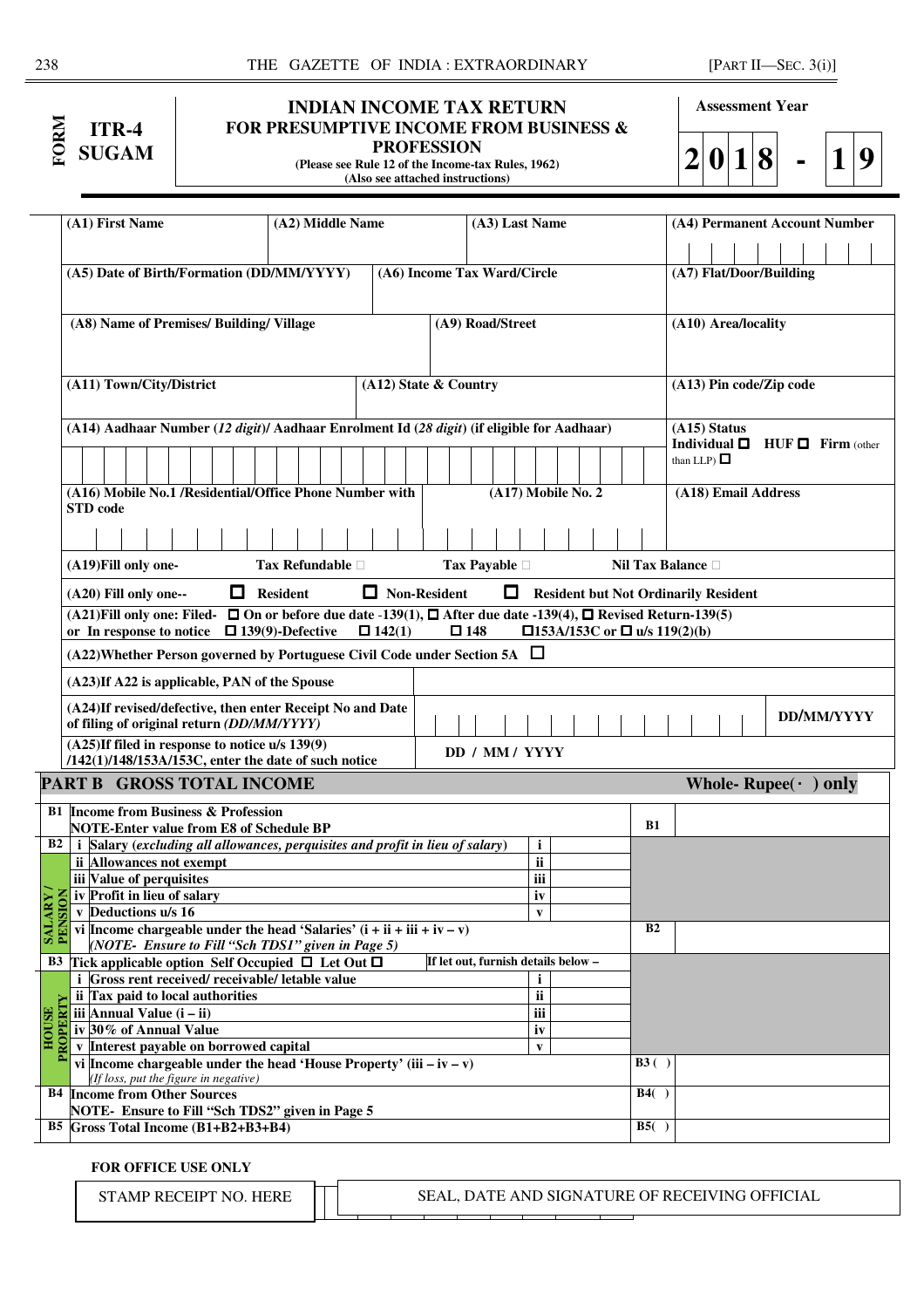| $- -$<br>--<br>--<br>- |  |  |  |  |  |  |
|------------------------|--|--|--|--|--|--|
|------------------------|--|--|--|--|--|--|

|                 |                                                                                                                                  |  |                |             |                  |                | PART C – DEDUCTIONS AND TAXABLE TOTAL INCOME (Refer to instructions for limits on Amount of Deductions as per "Income                                                                                                                         |  |                 |     |                                                                                                                                  |  |
|-----------------|----------------------------------------------------------------------------------------------------------------------------------|--|----------------|-------------|------------------|----------------|-----------------------------------------------------------------------------------------------------------------------------------------------------------------------------------------------------------------------------------------------|--|-----------------|-----|----------------------------------------------------------------------------------------------------------------------------------|--|
| Tax Act")       |                                                                                                                                  |  |                |             |                  |                |                                                                                                                                                                                                                                               |  |                 |     |                                                                                                                                  |  |
| C1              | <b>80C</b>                                                                                                                       |  | C <sub>2</sub> | 80CCC       |                  | C <sub>3</sub> | <b>80CCD(1)</b>                                                                                                                                                                                                                               |  |                 |     |                                                                                                                                  |  |
| C <sub>4</sub>  | 80CCD(1B)                                                                                                                        |  | C <sub>5</sub> | 80CCD(2)    |                  | C6             | 80CCG                                                                                                                                                                                                                                         |  |                 |     |                                                                                                                                  |  |
| C7              | <b>80D</b>                                                                                                                       |  | C8             | <b>80DD</b> |                  | C9             | 80DDB                                                                                                                                                                                                                                         |  |                 |     |                                                                                                                                  |  |
| C10             | <b>80E</b>                                                                                                                       |  | <b>C11</b>     | <b>80EE</b> |                  | C12            | <b>80G</b>                                                                                                                                                                                                                                    |  |                 |     |                                                                                                                                  |  |
| C13             | <b>80GG</b>                                                                                                                      |  | C14            | 80GGC       |                  | C15            | 80QQB                                                                                                                                                                                                                                         |  |                 |     |                                                                                                                                  |  |
| C16             | <b>80RRB</b>                                                                                                                     |  | C17            | 80TTA       |                  | C18            | <b>80U</b>                                                                                                                                                                                                                                    |  |                 |     |                                                                                                                                  |  |
| C19             | <b>Total deductions (Add items C1 to C18)</b><br>C19                                                                             |  |                |             |                  |                |                                                                                                                                                                                                                                               |  |                 |     |                                                                                                                                  |  |
| C20             | Taxable Total Income (B5 - C19)                                                                                                  |  |                |             |                  |                |                                                                                                                                                                                                                                               |  |                 | C20 |                                                                                                                                  |  |
|                 | <b>PART D - TAX COMPUTATIONS AND TAX STATUS</b>                                                                                  |  |                |             |                  |                |                                                                                                                                                                                                                                               |  |                 |     |                                                                                                                                  |  |
| D1              | Tax payable on total income (C20)                                                                                                |  |                |             |                  |                |                                                                                                                                                                                                                                               |  | D <sub>1</sub>  |     |                                                                                                                                  |  |
| D2              | Rebate on 87A                                                                                                                    |  |                |             |                  |                |                                                                                                                                                                                                                                               |  | D <sub>2</sub>  |     |                                                                                                                                  |  |
| D <sub>3</sub>  | Tax payable after Rebate (D1-D2)                                                                                                 |  |                |             |                  |                |                                                                                                                                                                                                                                               |  | D <sub>3</sub>  |     |                                                                                                                                  |  |
| D <sub>4</sub>  | Surcharge if applicable                                                                                                          |  |                |             |                  |                |                                                                                                                                                                                                                                               |  | D <sub>4</sub>  |     |                                                                                                                                  |  |
| D <sub>5</sub>  | Cess on $(D3+D4)$                                                                                                                |  |                |             |                  |                |                                                                                                                                                                                                                                               |  | D <sub>5</sub>  |     |                                                                                                                                  |  |
| D <sub>6</sub>  | Total Tax, Surcharge and Cess (D3+D4+D5)                                                                                         |  |                |             |                  |                |                                                                                                                                                                                                                                               |  | D <sub>6</sub>  |     |                                                                                                                                  |  |
| D7              | Relief u/s 89                                                                                                                    |  |                |             |                  |                |                                                                                                                                                                                                                                               |  | D7              |     |                                                                                                                                  |  |
| D8              | <b>Balance Tax after Relief (D6-D7)</b>                                                                                          |  |                |             |                  |                |                                                                                                                                                                                                                                               |  | D <sub>8</sub>  |     |                                                                                                                                  |  |
| D <sub>9</sub>  | <b>Total Interest u/s 234A</b>                                                                                                   |  |                |             |                  |                |                                                                                                                                                                                                                                               |  | D9              |     |                                                                                                                                  |  |
| <b>D10</b>      | Total Interest u/s 234B                                                                                                          |  |                |             |                  |                |                                                                                                                                                                                                                                               |  | <b>D10</b>      |     |                                                                                                                                  |  |
| <b>D11</b>      | Total Interest u/s 234C                                                                                                          |  |                |             |                  |                |                                                                                                                                                                                                                                               |  | <b>D11</b>      |     |                                                                                                                                  |  |
| D <sub>12</sub> | Fee u/s 234F                                                                                                                     |  |                |             |                  |                |                                                                                                                                                                                                                                               |  | D <sub>12</sub> |     |                                                                                                                                  |  |
| D <sub>13</sub> | Total Tax, Fee and Interest(D8+D9+D10+D11+D12)                                                                                   |  |                |             |                  |                |                                                                                                                                                                                                                                               |  | D <sub>13</sub> |     |                                                                                                                                  |  |
| D <sub>14</sub> | <b>Total Advance Tax Paid</b>                                                                                                    |  |                |             |                  |                |                                                                                                                                                                                                                                               |  | D14             |     |                                                                                                                                  |  |
| D <sub>15</sub> | <b>Total Self-Assessment Tax Paid</b>                                                                                            |  |                |             |                  |                |                                                                                                                                                                                                                                               |  | D <sub>15</sub> |     |                                                                                                                                  |  |
| D <sub>16</sub> | Total TDS Claimed (total of column 4 of Schedule-TDS1 and column 7 of Schedule-TDS2)                                             |  |                |             |                  |                |                                                                                                                                                                                                                                               |  | D <sub>16</sub> |     |                                                                                                                                  |  |
| D17             | Total TCS Collected (total of column (5) of Schedule-TCS)                                                                        |  |                |             |                  |                |                                                                                                                                                                                                                                               |  | D17             |     |                                                                                                                                  |  |
| D <sub>18</sub> | Total Taxes Paid (D14+D15+D16+D17)                                                                                               |  |                |             |                  |                |                                                                                                                                                                                                                                               |  | D <sub>18</sub> |     |                                                                                                                                  |  |
| D <sub>19</sub> | Amount payable (D13-D18, If D13>D18)                                                                                             |  |                |             |                  |                |                                                                                                                                                                                                                                               |  | D <sub>19</sub> |     |                                                                                                                                  |  |
| <b>D20</b>      | Refund (D18 - D13, If D18 > D13)                                                                                                 |  |                |             |                  |                |                                                                                                                                                                                                                                               |  | <b>D20</b>      |     |                                                                                                                                  |  |
| D <sub>21</sub> | Exempt income only for reporting purposes<br>(If agricultural income is more than $Rs.5,000/$ -, use ITR $3/5)$                  |  |                |             |                  |                |                                                                                                                                                                                                                                               |  | D21             |     |                                                                                                                                  |  |
|                 |                                                                                                                                  |  |                |             |                  |                | D22 Details of all Bank Accounts held in India at any time during the previous year (excluding dormant accounts) (In case of non-<br>residents, details of any one foreign Bank Account may be furnished for the purpose of credit of refund) |  |                 |     |                                                                                                                                  |  |
|                 | Sl. <b>IFS</b> Code of the Bank in case of Bank<br><b>Accounts held in India (SWIFT Code</b><br>in case of foreign Bank Account) |  |                |             | Name of the Bank |                | <b>Account Number (IBAN in case)</b><br>of foreign Bank Accounts)                                                                                                                                                                             |  |                 |     | Indicate the account in<br>which you prefer to get<br>your refund credited, if<br>any (tick one account $\mathbf{\varnothing}$ ) |  |
|                 | j.                                                                                                                               |  |                |             |                  |                |                                                                                                                                                                                                                                               |  |                 |     |                                                                                                                                  |  |
|                 | ii                                                                                                                               |  |                |             |                  |                |                                                                                                                                                                                                                                               |  |                 |     |                                                                                                                                  |  |

### **VERIFICATION**

I, **\_\_\_\_\_\_\_\_\_\_\_\_\_\_\_\_\_\_\_\_\_\_\_\_\_\_\_\_\_\_\_\_\_\_\_\_\_\_\_\_\_\_\_\_**son/ daughter of \_\_\_\_\_\_\_\_\_\_\_\_\_\_\_\_\_\_\_\_\_\_\_\_\_\_\_\_\_\_\_\_\_\_ solemnly declare that to the best of my knowledge and belief, the information given in the return is correct and complete and is in accordance with the provisions of the Income-tax Act, 1961. I further declare that I am making returns in my capacity as \_\_\_\_\_\_\_\_\_\_\_ and I am also competent to make this return and verify it. I am holding permanent account number *(if allotted) (Please see instruction*)

| <b>Place:</b>                                                                                 |
|-----------------------------------------------------------------------------------------------|
| <b>Date :</b>                                                                                 |
| If the return has been prepared by a Tax Return Preparer (TRP) give further details as below: |

**BANK ACCOUNT** 

BANK ACCOUNT

**Sign here**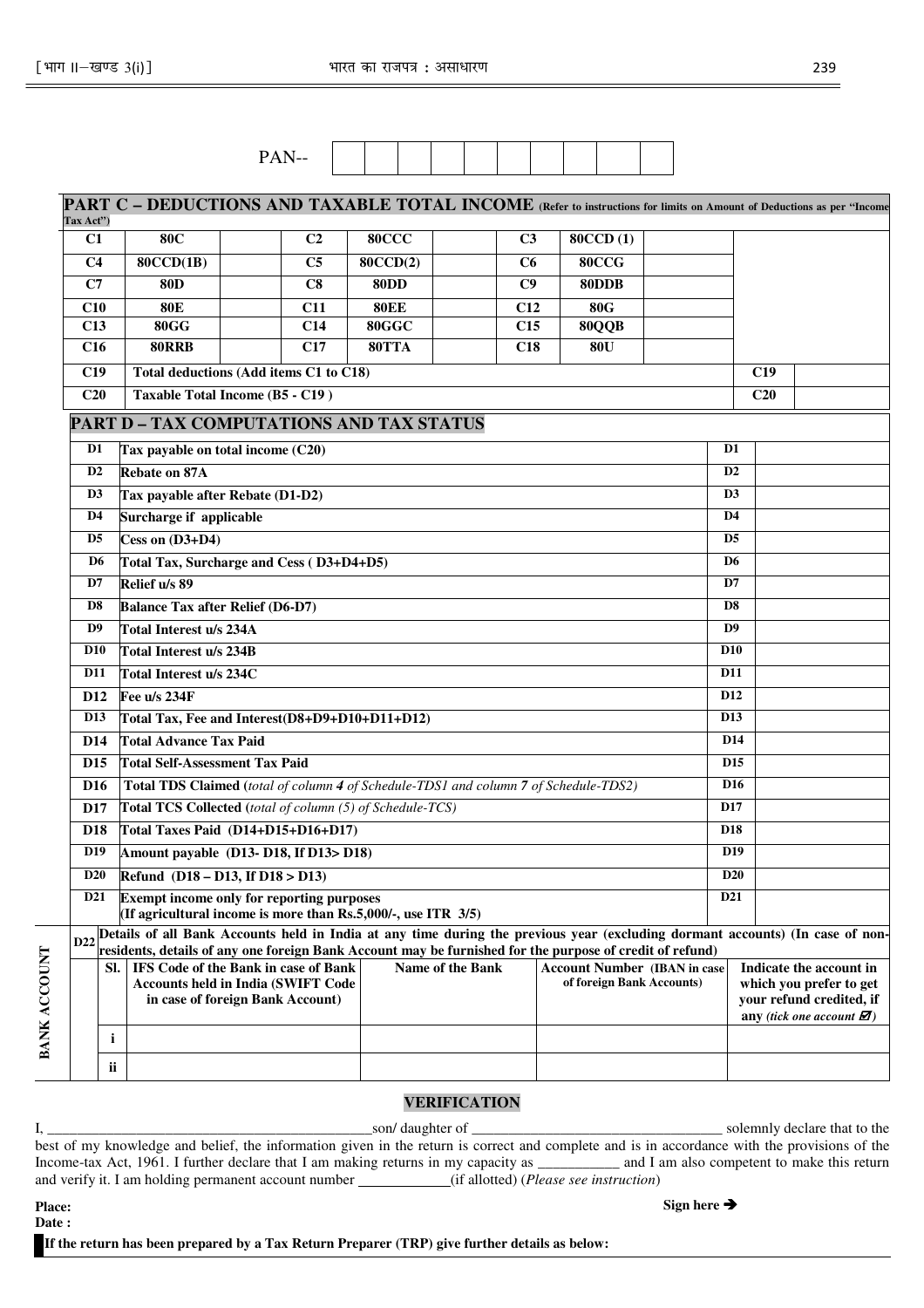| <b>TRP PIN</b> $(10 \text{ Digit})$ | Name of TRP | <b>Counter Signature of TRP</b> |  |  |
|-------------------------------------|-------------|---------------------------------|--|--|
|                                     |             |                                 |  |  |
| Amount to be paid to TRP            |             |                                 |  |  |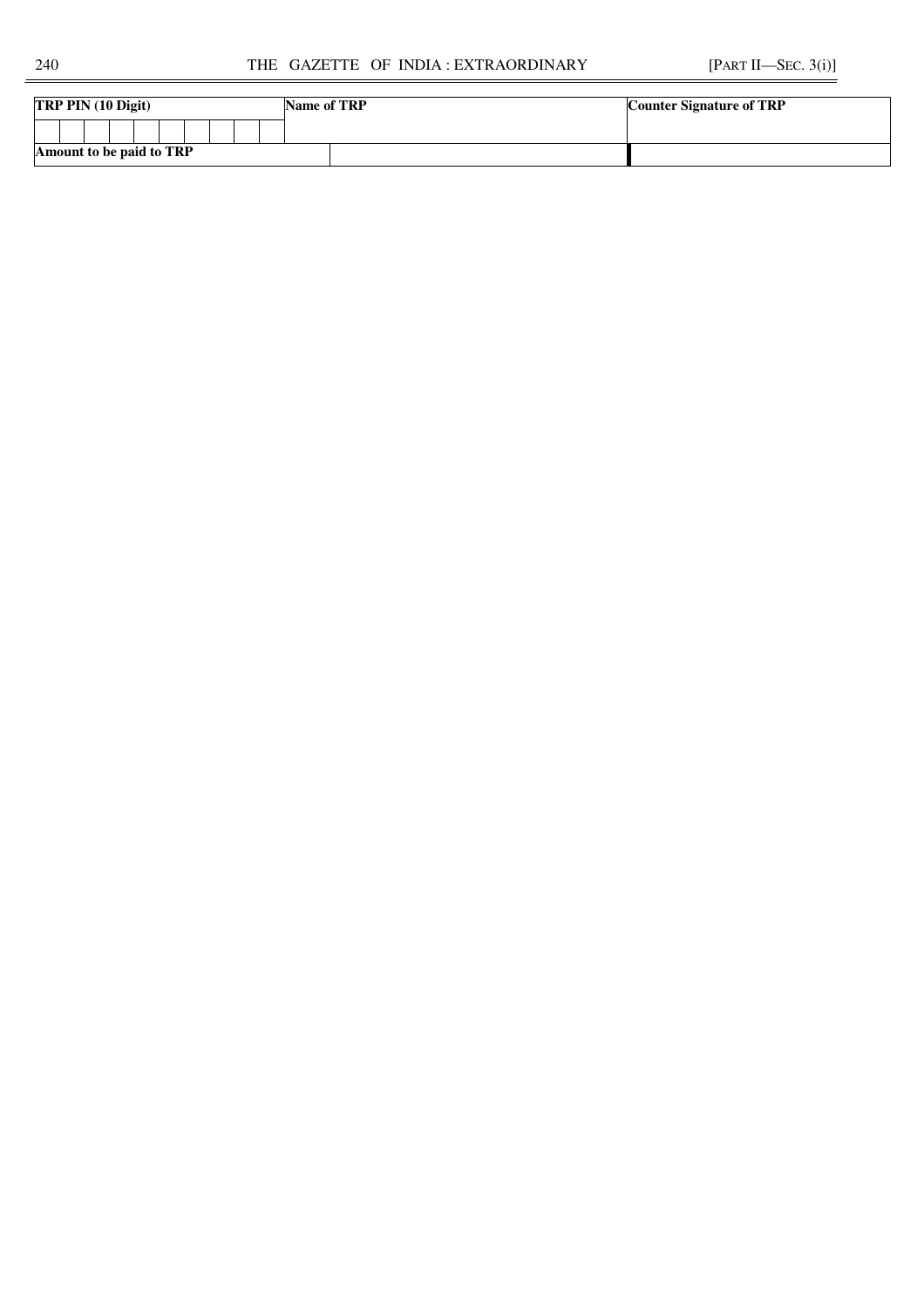|                | ।−खण्ड 3(i)]                                                                                                                                                                         | भारत का राजपत्र : असाधारण   |                    | 241             |
|----------------|--------------------------------------------------------------------------------------------------------------------------------------------------------------------------------------|-----------------------------|--------------------|-----------------|
|                | PAN--                                                                                                                                                                                |                             |                    |                 |
|                |                                                                                                                                                                                      |                             |                    |                 |
|                | <b>NATURE OF BUSINESS OR PROFESSION</b><br>IF MORE THAN ONE BUSINESS INDICATE THE THREE MAIN ACTIVITIES/ PRODUCTS                                                                    |                             |                    |                 |
| S.No.          | Code                                                                                                                                                                                 | <b>Name of the Business</b> | <b>Description</b> |                 |
| (i)            |                                                                                                                                                                                      |                             |                    |                 |
| (ii)           |                                                                                                                                                                                      |                             |                    |                 |
| (iii)          |                                                                                                                                                                                      |                             |                    |                 |
|                |                                                                                                                                                                                      |                             |                    |                 |
|                | <b>SCHEDULE BP - DETAILS OF INCOME FROM BUSINESS OR PROFESSION</b><br><b>COMPUTATION OF PRESUMPTIVE INCOME UNDER 44AD</b>                                                            |                             |                    |                 |
| E1             | <b>Gross Turnover or Gross Receipts</b>                                                                                                                                              |                             |                    |                 |
|                | Through a/c payee cheque or a/c payee bank draft or bank electronic clearing system received<br>a<br>before specified date                                                           |                             |                    | E1a             |
|                | Any other mode<br>b                                                                                                                                                                  |                             |                    | E1b             |
| E2             | <b>Presumptive Income under section 44AD</b>                                                                                                                                         |                             |                    |                 |
|                | 6% of E1a<br>a                                                                                                                                                                       |                             |                    | E <sub>2a</sub> |
|                | 8% of E1b<br>b                                                                                                                                                                       |                             |                    | E2b             |
|                | Total $(a + b)$<br>$\mathbf c$                                                                                                                                                       |                             |                    | E <sub>2c</sub> |
|                | NOTE—If Income is less than the above percentage of Gross Receipts, it is mandatory to have a tax audit under 44AB &<br>regular ITR 3 or 5 has to be filled not this form            |                             |                    |                 |
|                |                                                                                                                                                                                      |                             |                    |                 |
|                | <b>COMPUTATION OF PRESUMPTIVE INCOME UNDER 44ADA (PROFESSION)</b>                                                                                                                    |                             |                    |                 |
| E3             | <b>Gross Receipts</b>                                                                                                                                                                |                             |                    | E3              |
| E4             | Presumptive Income under section 44ADA (50% of E3)<br>NOTE—If Income is less than 50% of Gross Receipts, it is mandatory to have a tax audit under 44AB & regular ITR 3 or 5         |                             |                    | E4              |
|                | has to be filled not this form                                                                                                                                                       |                             |                    |                 |
|                |                                                                                                                                                                                      |                             |                    |                 |
|                | <b>COMPUTATION OF PRESUMPTIVE INCOME UNDER 44AE</b>                                                                                                                                  |                             |                    |                 |
| E5             | <b>Presumptive Income from Goods Carriage under section 44AE</b>                                                                                                                     |                             |                    | E5              |
|                | NOTE—If the profits are lower than prescribed under S.44AE or the number of Vehicles owned at any time exceed 10 then the<br>regular ITR 3/5 form has to be filled and not this form |                             |                    |                 |
| E <sub>6</sub> | Salary and interest paid to the partners                                                                                                                                             |                             |                    | E6              |
|                | $\textbf{NOTE}$ – This is to be filled up only by firms                                                                                                                              |                             |                    |                 |
| E7             | Presumptive Income u/s 44AE (E5-E6)                                                                                                                                                  |                             |                    | E7              |
| E8             | Income chargeable under Business or Profession (E2c+E4+E7)                                                                                                                           |                             |                    | E8              |
|                | <b>INFORMATION REGARDING TURNOVER/GROSS RECEIPT REPORTED FOR GST</b>                                                                                                                 |                             |                    |                 |
| E9             | <b>GSTR No.</b>                                                                                                                                                                      |                             |                    | E9              |
| E10            | Amount of turnover/Gross receipt as per the GST return filed                                                                                                                         |                             |                    | E <sub>10</sub> |
|                |                                                                                                                                                                                      |                             |                    |                 |
|                | FINANCIAL PARTICULARS OF THE BUSINESS                                                                                                                                                |                             |                    |                 |
|                | <b>NOTE—For E11 to E25 furnish the information as on 31<sup>st</sup> day of March, 2018</b>                                                                                          |                             |                    |                 |
| E11            | Partners/ Members own capital                                                                                                                                                        |                             |                    | E11             |
| E12            | <b>Secured loans</b>                                                                                                                                                                 |                             |                    | E12             |
| E13            | <b>Unsecured loans</b>                                                                                                                                                               |                             |                    | E13             |
| E14            | <b>Advances</b>                                                                                                                                                                      |                             |                    | E14             |
| E15            | <b>Sundry creditors</b>                                                                                                                                                              |                             |                    | E15             |

| E12             | <b>Secured loans</b>                                    | E <sub>12</sub> |  |
|-----------------|---------------------------------------------------------|-----------------|--|
| E13             | <b>Unsecured loans</b>                                  | E13             |  |
| E14             | <b>Advances</b>                                         | E14             |  |
| E <sub>15</sub> | <b>Sundry creditors</b>                                 | E <sub>15</sub> |  |
| E <sub>16</sub> | <b>Other liabilities</b>                                | E <sub>16</sub> |  |
| E17             | Total capital and liabilities (E11+E12+E13+E14+E15+E16) | E17             |  |
| E18             | <b>Fixed assets</b>                                     | E18             |  |
| E19             | <b>Inventories</b>                                      | E <sub>19</sub> |  |
| <b>E20</b>      | <b>Sundry debtors</b>                                   | E20             |  |
| E21             | <b>Balance with banks</b>                               | E21             |  |
| E22             | Cash-in-hand                                            | E22             |  |
| E23             | <b>Loans and advances</b>                               | E23             |  |
| E24             | <b>Other assets</b>                                     | E24             |  |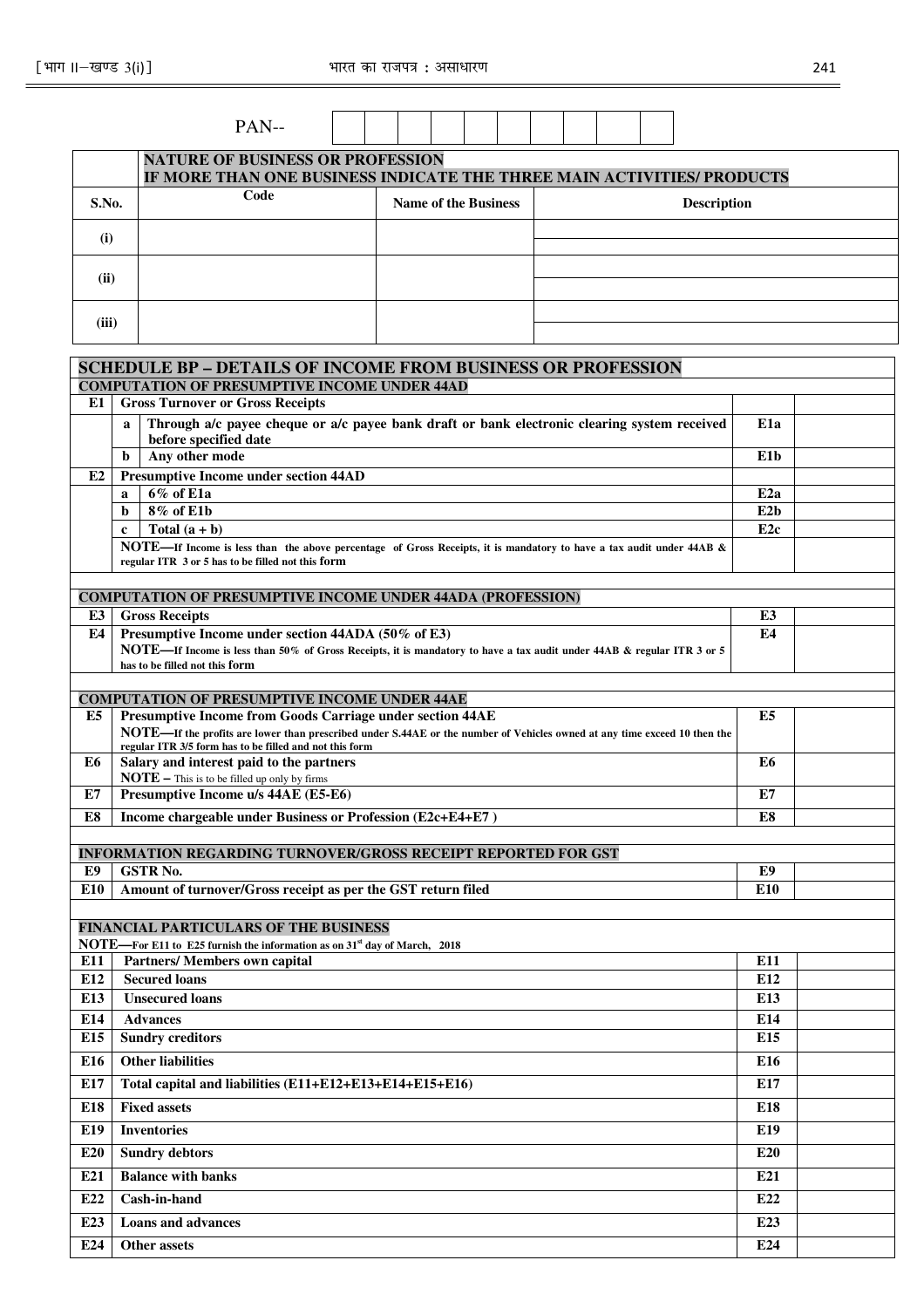| E <sub>25</sub> | Total assets $(E18+E19+E20+E21+E22+E23+E24)$                                                                                 | <b>TA</b><br>، کە ت |  |
|-----------------|------------------------------------------------------------------------------------------------------------------------------|---------------------|--|
| <b>NOTE</b>     | <b>Please refer to instructions for filling out this schedule (E15, E19, E20, E22 are mandatory and others if available)</b> |                     |  |

# **Schedule AL Asset and Liability at the end of the year (applicable in a case where total income exceeds Rs.50 lakh)**

|                        | A                     | <b>Details of immovable asset</b>                                                                    |                     |                      |                                                     |  |  |  |  |
|------------------------|-----------------------|------------------------------------------------------------------------------------------------------|---------------------|----------------------|-----------------------------------------------------|--|--|--|--|
|                        | SI.                   | <b>Description</b>                                                                                   |                     | Amount (cost) in Rs. |                                                     |  |  |  |  |
|                        | No.                   |                                                                                                      |                     |                      |                                                     |  |  |  |  |
|                        | (1)                   | (2)                                                                                                  | (3)                 |                      | (4)                                                 |  |  |  |  |
|                        | (i)                   |                                                                                                      |                     |                      |                                                     |  |  |  |  |
|                        | (ii)                  |                                                                                                      |                     |                      |                                                     |  |  |  |  |
|                        | B                     | Details of movable asset                                                                             |                     |                      |                                                     |  |  |  |  |
| <b>AND LIABILITIES</b> | SI.<br>No.            |                                                                                                      | <b>Description</b>  |                      | Amount (cost) in Rs.                                |  |  |  |  |
|                        | (1)                   |                                                                                                      |                     | (3)                  |                                                     |  |  |  |  |
|                        | (i)                   | Jewellery, bullion etc.                                                                              |                     |                      |                                                     |  |  |  |  |
|                        | (ii)                  | Archaeological collections, drawings, painting, sculpture or any work of art                         |                     |                      |                                                     |  |  |  |  |
|                        | (iii)                 | Vehicles, yachts, boats and aircrafts                                                                |                     |                      |                                                     |  |  |  |  |
|                        | (iv)                  | <b>Financial asset</b>                                                                               |                     |                      | Amount (cost) in Rs.                                |  |  |  |  |
| <b>ASSETS</b>          |                       | (a) Bank (including all deposits)                                                                    |                     |                      |                                                     |  |  |  |  |
|                        |                       | (b) Shares and securities                                                                            |                     |                      |                                                     |  |  |  |  |
| $\overline{O}$         |                       | <b>Insurance policies</b><br>(c)                                                                     |                     |                      |                                                     |  |  |  |  |
|                        |                       | (d) Loans and advances given                                                                         |                     |                      |                                                     |  |  |  |  |
| <b>DETAILS</b>         |                       | <b>Cash in hand</b><br>(e)                                                                           |                     |                      |                                                     |  |  |  |  |
|                        | C                     | Interest held in the assets of a firm or association of persons (AOP) as a partner or member thereof |                     |                      |                                                     |  |  |  |  |
|                        | SI.<br>No.            | Name and address of the firm(s)/ AOP(s)                                                              | PAN of the firm/AOP |                      | Assessee's investment in the firm/AOP on cost basis |  |  |  |  |
|                        | (1)                   | (2)                                                                                                  | (3)                 |                      | (4)                                                 |  |  |  |  |
|                        | (i)                   |                                                                                                      |                     |                      |                                                     |  |  |  |  |
|                        | (ii)                  |                                                                                                      |                     |                      |                                                     |  |  |  |  |
|                        | D                     | Liability in relation to Assets at $(A + B + C)$                                                     |                     |                      |                                                     |  |  |  |  |
|                        | $NOTE \triangleright$ | Please refer to instructions for filling out this schedule.                                          |                     |                      |                                                     |  |  |  |  |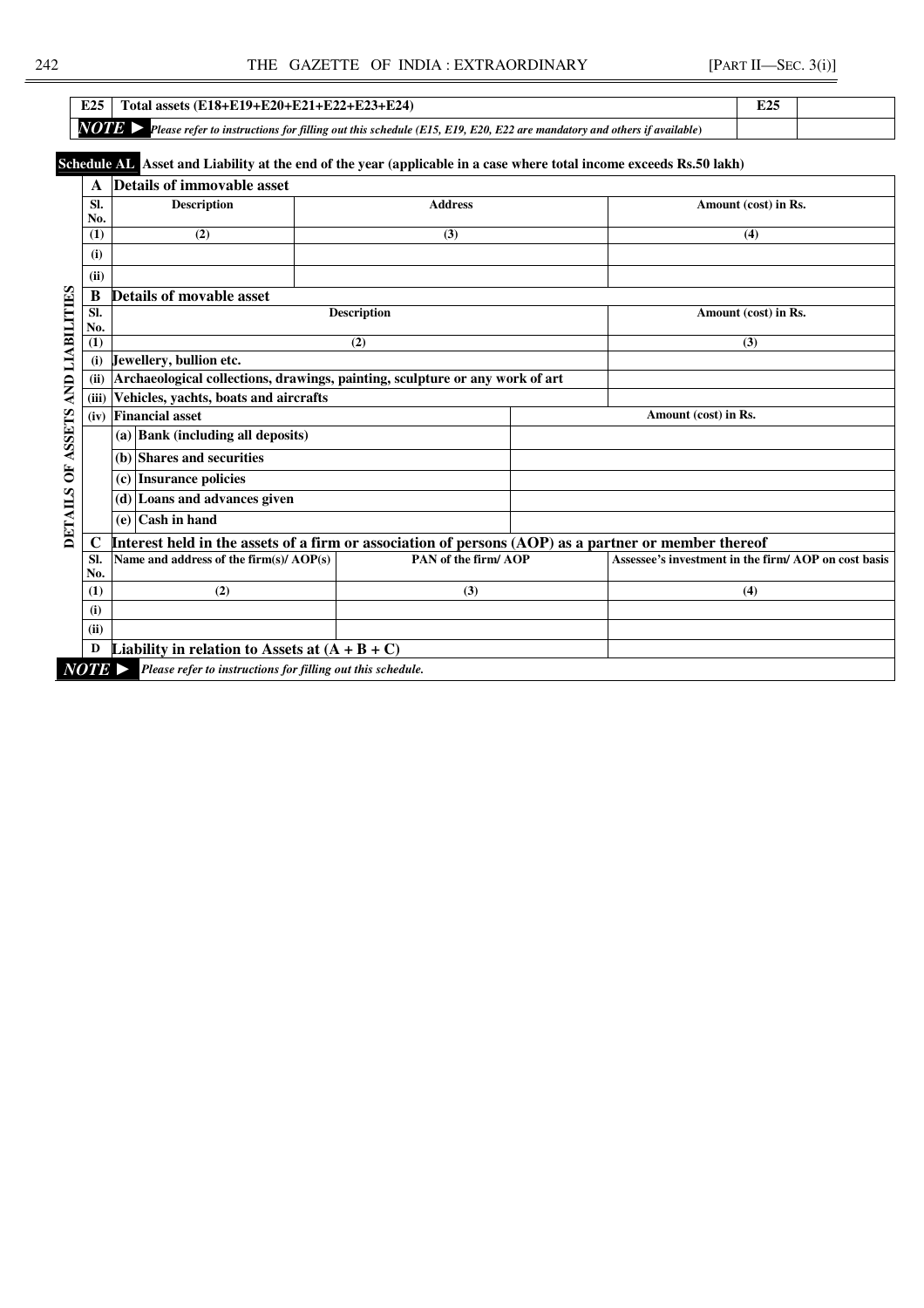| $\cdots$<br>$\mathbf{r}$<br>$- -$ |  |  |  |  |  |
|-----------------------------------|--|--|--|--|--|
| --<br>--                          |  |  |  |  |  |

|                       | SCHEDULE IT DETAILS OF ADVANCE TAX AND SELF ASSESSMENT TAX PAYMENTS |                                                                      |        |  |  |                              |  |        |             |  |          |  |  |  |  |  |  |  |  |  |  |  |  |  |
|-----------------------|---------------------------------------------------------------------|----------------------------------------------------------------------|--------|--|--|------------------------------|--|--------|-------------|--|----------|--|--|--|--|--|--|--|--|--|--|--|--|--|
|                       |                                                                     | <b>BSR Code</b>                                                      |        |  |  | Date of Deposit (DD/MM/YYYY) |  |        | Challan No. |  | Tax paid |  |  |  |  |  |  |  |  |  |  |  |  |  |
|                       | Col(1)                                                              |                                                                      | Col(2) |  |  |                              |  | Col(3) |             |  | Col(4)   |  |  |  |  |  |  |  |  |  |  |  |  |  |
| R1                    |                                                                     |                                                                      |        |  |  |                              |  |        |             |  |          |  |  |  |  |  |  |  |  |  |  |  |  |  |
| R <sub>2</sub>        |                                                                     |                                                                      |        |  |  |                              |  |        |             |  |          |  |  |  |  |  |  |  |  |  |  |  |  |  |
| R <sub>3</sub>        |                                                                     |                                                                      |        |  |  |                              |  |        |             |  |          |  |  |  |  |  |  |  |  |  |  |  |  |  |
| R <sub>4</sub>        |                                                                     |                                                                      |        |  |  |                              |  |        |             |  |          |  |  |  |  |  |  |  |  |  |  |  |  |  |
| R <sub>5</sub>        |                                                                     |                                                                      |        |  |  |                              |  |        |             |  |          |  |  |  |  |  |  |  |  |  |  |  |  |  |
| $NOTE \triangleright$ |                                                                     | Enter the totals of Advance tax and Self-Assessment tax in D13 & D14 |        |  |  |                              |  |        |             |  |          |  |  |  |  |  |  |  |  |  |  |  |  |  |

#### **Schedule TCS Details of Tax Collected at Source [As per Form 27D issued by the Collector(s)] Sl No Tax Collection Account Number of the Collector**<br>**Col** (1) **Name of the Collector Details of amount paid as mentioned in Form 26AS. Tax Collected** Amount out of (4) being **claimed Amount out of (4) being claimed in the hands of spouse, if section 5A is applicable (1) Col (1) Col (2) Col (3) Col (4) Col (5) Col (6) i ii**

*NOTE* ► *Please enter total of column (5) of Schedule-TCS in D16*

|                 |                                                                                                            |                      | SCHEDULE TDS1 DETAILS OF TAX DEDUCTED AT SOURCE FROM SALARY [As per Form 16 issued by |                     |  |  |  |  |  |  |
|-----------------|------------------------------------------------------------------------------------------------------------|----------------------|---------------------------------------------------------------------------------------|---------------------|--|--|--|--|--|--|
|                 | $Employer(s)$ ]                                                                                            |                      |                                                                                       |                     |  |  |  |  |  |  |
|                 | <b>TAN</b>                                                                                                 | Name of the Employer | <b>Income under Salary</b>                                                            | <b>Tax deducted</b> |  |  |  |  |  |  |
|                 | Col(1)                                                                                                     | Col(2)               | Col(3)                                                                                | Col(4)              |  |  |  |  |  |  |
| $\overline{S1}$ |                                                                                                            |                      |                                                                                       |                     |  |  |  |  |  |  |
| S <sub>2</sub>  |                                                                                                            |                      |                                                                                       |                     |  |  |  |  |  |  |
| S3              |                                                                                                            |                      |                                                                                       |                     |  |  |  |  |  |  |
|                 | Enter the total of column 4 of Schedule-TDS1 and column 7 of Schedule-TDS2 in D15<br>$NOTE \triangleright$ |                      |                                                                                       |                     |  |  |  |  |  |  |

# **Schedule TDS2 Details of Tax Deducted at Source on Income Other than Salary [As per Form 16 A issued or Form 26QC furnished by Deductor(s)]**

|                | $\vee$ $\vee$ $\vee$ $\vee$ $\vee$ $\vee$ $\vee$ $\vee$<br>$      -$<br>$\sqrt{2}$ |                 |                       |         |                   |        |                                  |                     |                                   |                                                          |        |     |                                       |  |
|----------------|------------------------------------------------------------------------------------|-----------------|-----------------------|---------|-------------------|--------|----------------------------------|---------------------|-----------------------------------|----------------------------------------------------------|--------|-----|---------------------------------------|--|
|                | TAN of the                                                                         | Name of the     | Unique                | Year of | <b>Details of</b> |        |                                  | <b>Tax Deducted</b> |                                   | TDS credit out of $(6)$ or $(7)$ being claimed this year |        |     |                                       |  |
|                | Deductor/PAN                                                                       | Deductor/Buyer/ | TDS                   | tax     | <b>Receipt as</b> |        |                                  |                     |                                   |                                                          |        |     |                                       |  |
|                | of the buyer/                                                                      | <b>Tenant</b>   | Certificate deduction |         | mentioned in      |        |                                  |                     |                                   |                                                          |        |     |                                       |  |
|                | <b>Tenant</b>                                                                      |                 | <b>Number</b>         |         | Form 26AS         |        |                                  |                     |                                   |                                                          |        |     |                                       |  |
|                |                                                                                    |                 |                       |         |                   | in own |                                  |                     | in the hands of spouse as per     | in own hands                                             |        |     | in the hands of spouse as per section |  |
|                |                                                                                    |                 |                       |         |                   | hands  |                                  |                     | section 5A or any other person as |                                                          |        |     | 5A or any other person as per rule    |  |
|                |                                                                                    |                 |                       |         |                   |        | per rule 37BA(2) (if applicable) |                     |                                   | $37BA(2)$ (if applicable)                                |        |     |                                       |  |
|                | Col(1)                                                                             | Col(2)          | Col(3)                | Col(4)  | Col <sub>5</sub>  | Col(6) | Col(7)                           |                     | Col(8)                            | Col(9)                                                   |        |     |                                       |  |
|                |                                                                                    |                 |                       |         |                   |        | Income                           | <b>TDS</b>          | PAN of spouse/                    |                                                          | Income | TDS | PAN of spouse/                        |  |
|                |                                                                                    |                 |                       |         |                   |        |                                  |                     | other person                      |                                                          |        |     | other person                          |  |
| <b>T1</b>      |                                                                                    |                 |                       |         |                   |        |                                  |                     |                                   |                                                          |        |     |                                       |  |
|                |                                                                                    |                 |                       |         |                   |        |                                  |                     |                                   |                                                          |        |     |                                       |  |
| T <sub>2</sub> |                                                                                    |                 |                       |         |                   |        |                                  |                     |                                   |                                                          |        |     |                                       |  |
|                |                                                                                    |                 |                       |         |                   |        |                                  |                     |                                   |                                                          |        |     |                                       |  |
|                |                                                                                    |                 |                       |         |                   |        |                                  |                     |                                   |                                                          |        |     |                                       |  |
| <b>T3</b>      |                                                                                    |                 |                       |         |                   |        |                                  |                     |                                   |                                                          |        |     |                                       |  |
|                |                                                                                    |                 |                       |         |                   |        |                                  |                     |                                   |                                                          |        |     |                                       |  |
|                |                                                                                    |                 |                       |         |                   |        |                                  |                     |                                   |                                                          |        |     |                                       |  |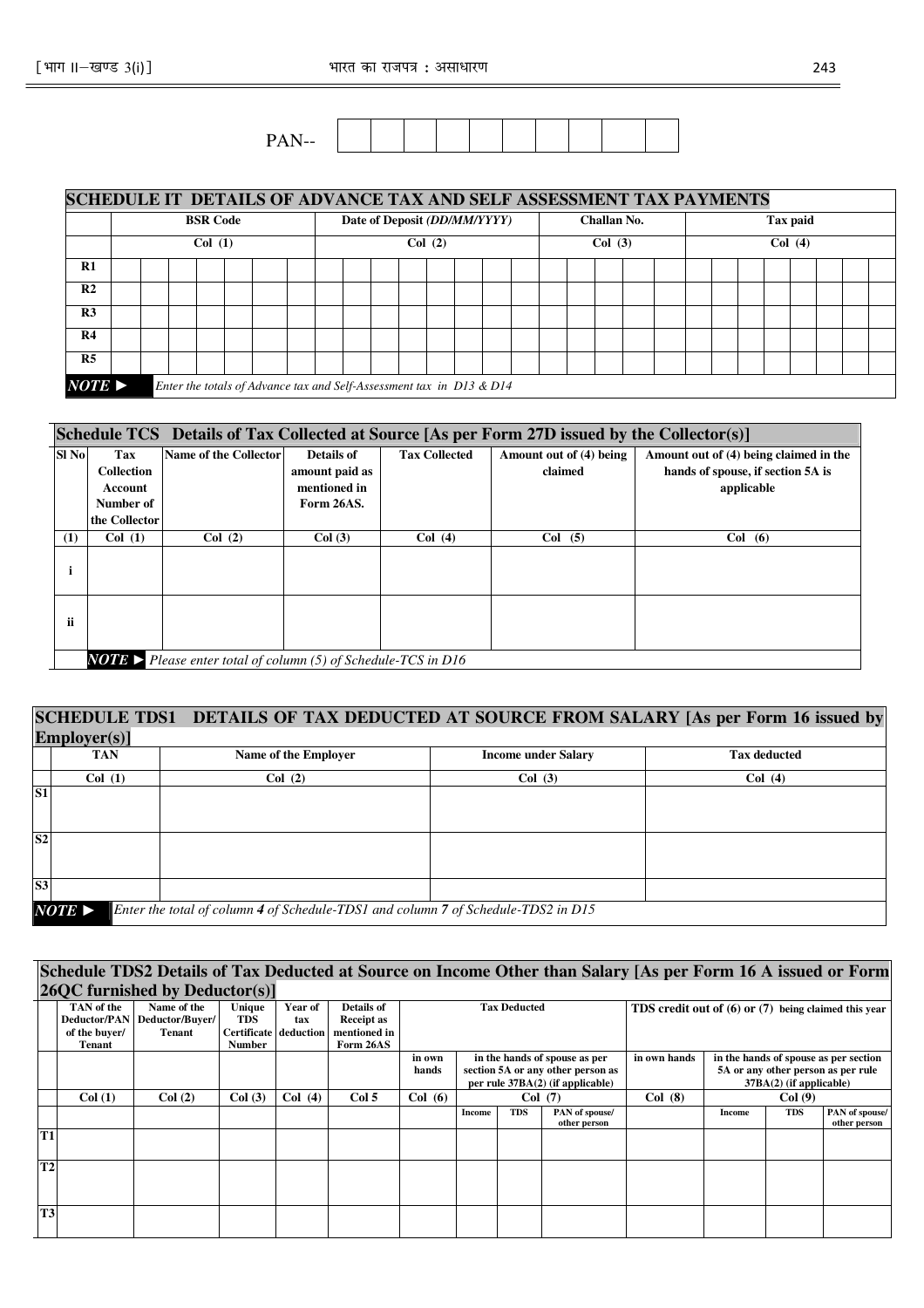| 244 |  | THE GAZETTE OF INDIA: EXTRAORDINARY | [PART II-SEC. $3(i)$ ] |  |
|-----|--|-------------------------------------|------------------------|--|
|     |  |                                     |                        |  |





|                 | Supplementary Schedule TDS 1(to be used only after exhausting item S1-S3 of Schedule TDS1 in main form etc.) |                      |                            |                     |  |  |  |  |  |  |  |  |
|-----------------|--------------------------------------------------------------------------------------------------------------|----------------------|----------------------------|---------------------|--|--|--|--|--|--|--|--|
|                 | <b>TAN</b>                                                                                                   | Name of the Employer | <b>Income under Salary</b> | <b>Tax deducted</b> |  |  |  |  |  |  |  |  |
|                 | Col(1)                                                                                                       | Col(2)               | Col(3)                     | Col(4)              |  |  |  |  |  |  |  |  |
| S <sub>4</sub>  |                                                                                                              |                      |                            |                     |  |  |  |  |  |  |  |  |
| S <sub>5</sub>  |                                                                                                              |                      |                            |                     |  |  |  |  |  |  |  |  |
| S6              |                                                                                                              |                      |                            |                     |  |  |  |  |  |  |  |  |
| S7              |                                                                                                              |                      |                            |                     |  |  |  |  |  |  |  |  |
| S <sub>8</sub>  |                                                                                                              |                      |                            |                     |  |  |  |  |  |  |  |  |
| S <sub>9</sub>  |                                                                                                              |                      |                            |                     |  |  |  |  |  |  |  |  |
| <b>S10</b>      |                                                                                                              |                      |                            |                     |  |  |  |  |  |  |  |  |
| S11             |                                                                                                              |                      |                            |                     |  |  |  |  |  |  |  |  |
| S <sub>12</sub> |                                                                                                              |                      |                            |                     |  |  |  |  |  |  |  |  |
| S <sub>13</sub> |                                                                                                              |                      |                            |                     |  |  |  |  |  |  |  |  |
| S14             |                                                                                                              |                      |                            |                     |  |  |  |  |  |  |  |  |
| S15             |                                                                                                              |                      |                            |                     |  |  |  |  |  |  |  |  |
| <b>S16</b>      |                                                                                                              |                      |                            |                     |  |  |  |  |  |  |  |  |
| S17             |                                                                                                              |                      |                            |                     |  |  |  |  |  |  |  |  |
| <b>S18</b>      |                                                                                                              |                      |                            |                     |  |  |  |  |  |  |  |  |
| S <sub>19</sub> |                                                                                                              |                      |                            |                     |  |  |  |  |  |  |  |  |
| <b>S20</b>      |                                                                                                              |                      |                            |                     |  |  |  |  |  |  |  |  |
| <b>S21</b>      |                                                                                                              |                      |                            |                     |  |  |  |  |  |  |  |  |
| <b>S22</b>      |                                                                                                              |                      |                            |                     |  |  |  |  |  |  |  |  |
| S <sub>23</sub> |                                                                                                              |                      |                            |                     |  |  |  |  |  |  |  |  |
| S <sub>24</sub> |                                                                                                              |                      |                            |                     |  |  |  |  |  |  |  |  |
| S <sub>25</sub> |                                                                                                              |                      |                            |                     |  |  |  |  |  |  |  |  |
| <b>S26</b>      |                                                                                                              |                      |                            |                     |  |  |  |  |  |  |  |  |
| S27             |                                                                                                              |                      |                            |                     |  |  |  |  |  |  |  |  |
| <b>S28</b>      |                                                                                                              |                      |                            |                     |  |  |  |  |  |  |  |  |
| S <sub>29</sub> |                                                                                                              |                      |                            |                     |  |  |  |  |  |  |  |  |
| <b>S30</b>      |                                                                                                              |                      |                            |                     |  |  |  |  |  |  |  |  |
|                 |                                                                                                              |                      |                            |                     |  |  |  |  |  |  |  |  |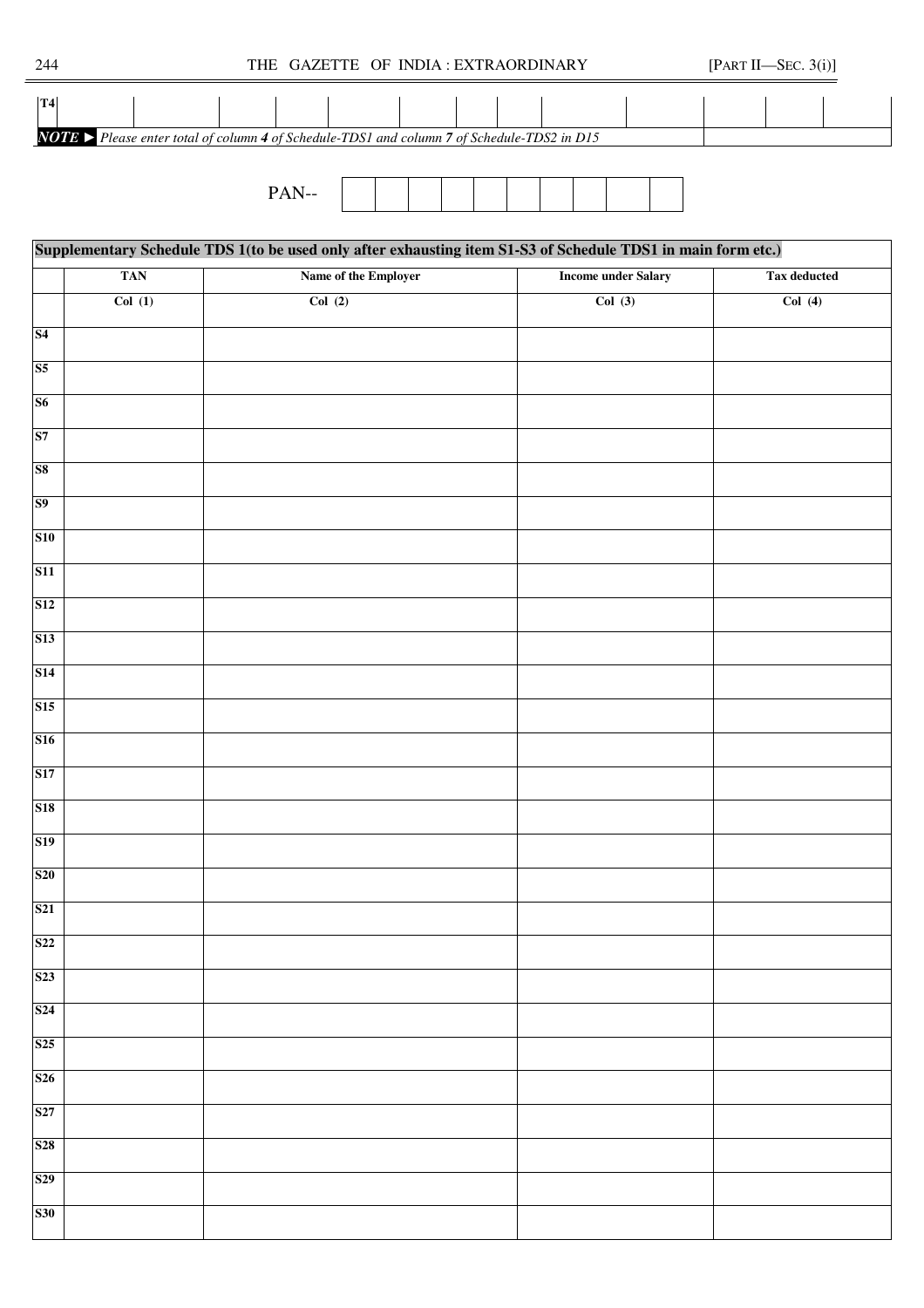$=$ 



|                | Supplementary Schedule TDS 2(to be used only after exhausting item T1-T4 of Schedule TDS2 in main form etc) |                      |                                         |                      |                     |                                        |                                                                   |  |  |  |  |  |
|----------------|-------------------------------------------------------------------------------------------------------------|----------------------|-----------------------------------------|----------------------|---------------------|----------------------------------------|-------------------------------------------------------------------|--|--|--|--|--|
|                | TAN of the<br>$\bold{deductor}$                                                                             | Name of the Deductor | <b>Unique TDS</b><br>Certificate Number | <b>Deducted Year</b> | <b>Tax Deducted</b> | Amount out of (6)<br>claimed this Year | If A23 is applicable,<br>amount claimed in<br>the hands of spouse |  |  |  |  |  |
|                | Col(1)                                                                                                      | Col(2)               | Col(3)                                  | Col(4)               | Col(5)              | Col(6)                                 | Col(7)                                                            |  |  |  |  |  |
| T <sub>5</sub> |                                                                                                             |                      |                                         |                      |                     |                                        |                                                                   |  |  |  |  |  |
| T <sub>6</sub> |                                                                                                             |                      |                                         |                      |                     |                                        |                                                                   |  |  |  |  |  |
| T7             |                                                                                                             |                      |                                         |                      |                     |                                        |                                                                   |  |  |  |  |  |
| T <sub>8</sub> |                                                                                                             |                      |                                         |                      |                     |                                        |                                                                   |  |  |  |  |  |
| T <sub>9</sub> |                                                                                                             |                      |                                         |                      |                     |                                        |                                                                   |  |  |  |  |  |
| <b>T10</b>     |                                                                                                             |                      |                                         |                      |                     |                                        |                                                                   |  |  |  |  |  |
| <b>T11</b>     |                                                                                                             |                      |                                         |                      |                     |                                        |                                                                   |  |  |  |  |  |
| <b>T12</b>     |                                                                                                             |                      |                                         |                      |                     |                                        |                                                                   |  |  |  |  |  |
| <b>T13</b>     |                                                                                                             |                      |                                         |                      |                     |                                        |                                                                   |  |  |  |  |  |
| <b>T14</b>     |                                                                                                             |                      |                                         |                      |                     |                                        |                                                                   |  |  |  |  |  |
| <b>T15</b>     |                                                                                                             |                      |                                         |                      |                     |                                        |                                                                   |  |  |  |  |  |
| <b>T16</b>     |                                                                                                             |                      |                                         |                      |                     |                                        |                                                                   |  |  |  |  |  |
| <b>T17</b>     |                                                                                                             |                      |                                         |                      |                     |                                        |                                                                   |  |  |  |  |  |
| <b>T18</b>     |                                                                                                             |                      |                                         |                      |                     |                                        |                                                                   |  |  |  |  |  |
| <b>T19</b>     |                                                                                                             |                      |                                         |                      |                     |                                        |                                                                   |  |  |  |  |  |
| <b>T20</b>     |                                                                                                             |                      |                                         |                      |                     |                                        |                                                                   |  |  |  |  |  |
| <b>T21</b>     |                                                                                                             |                      |                                         |                      |                     |                                        |                                                                   |  |  |  |  |  |
| <b>T22</b>     |                                                                                                             |                      |                                         |                      |                     |                                        |                                                                   |  |  |  |  |  |
| <b>T23</b>     |                                                                                                             |                      |                                         |                      |                     |                                        |                                                                   |  |  |  |  |  |
| <b>T24</b>     |                                                                                                             |                      |                                         |                      |                     |                                        |                                                                   |  |  |  |  |  |
| <b>T25</b>     |                                                                                                             |                      |                                         |                      |                     |                                        |                                                                   |  |  |  |  |  |
| <b>T26</b>     |                                                                                                             |                      |                                         |                      |                     |                                        |                                                                   |  |  |  |  |  |
| <b>T27</b>     |                                                                                                             |                      |                                         |                      |                     |                                        |                                                                   |  |  |  |  |  |
| <b>T28</b>     |                                                                                                             |                      |                                         |                      |                     |                                        |                                                                   |  |  |  |  |  |
| <b>T29</b>     |                                                                                                             |                      |                                         |                      |                     |                                        |                                                                   |  |  |  |  |  |
| <b>T30</b>     |                                                                                                             |                      |                                         |                      |                     |                                        |                                                                   |  |  |  |  |  |
| <b>T31</b>     |                                                                                                             |                      |                                         |                      |                     |                                        |                                                                   |  |  |  |  |  |
|                |                                                                                                             |                      |                                         |                      |                     |                                        |                                                                   |  |  |  |  |  |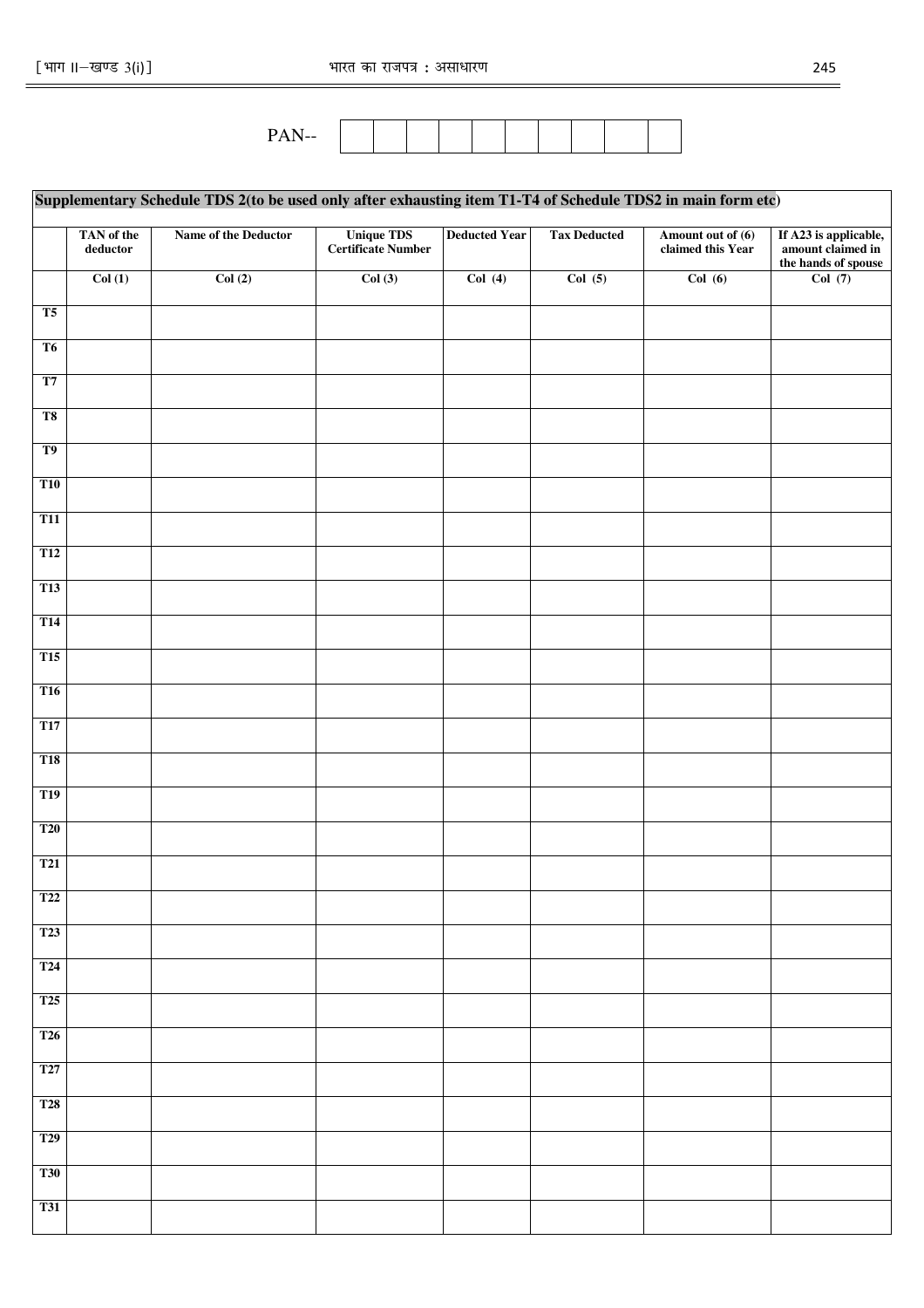PAN--

|                          |                 | Supplementary Schedule IT (to be used only after exhausting item R1-R5 of Schedule IT in main form etc) |             |          |  |  |
|--------------------------|-----------------|---------------------------------------------------------------------------------------------------------|-------------|----------|--|--|
|                          | <b>BSR</b> Code | Date of Deposit (DD/MM/YYYY)                                                                            | Challan No. | Tax paid |  |  |
|                          | Col(1)          | Col(2)                                                                                                  | Col(3)      | Col(4)   |  |  |
| R6                       |                 |                                                                                                         |             |          |  |  |
| $\overline{\mathbf{R7}}$ |                 |                                                                                                         |             |          |  |  |
| R8                       |                 |                                                                                                         |             |          |  |  |
| R9                       |                 |                                                                                                         |             |          |  |  |
| <b>R10</b>               |                 |                                                                                                         |             |          |  |  |
| <b>R11</b>               |                 |                                                                                                         |             |          |  |  |
| $\overline{R12}$         |                 |                                                                                                         |             |          |  |  |
| $\overline{R13}$         |                 |                                                                                                         |             |          |  |  |
| <b>R14</b>               |                 |                                                                                                         |             |          |  |  |
| <b>R15</b>               |                 |                                                                                                         |             |          |  |  |
| <b>R16</b>               |                 |                                                                                                         |             |          |  |  |
| <b>R17</b>               |                 |                                                                                                         |             |          |  |  |
| <b>R18</b>               |                 |                                                                                                         |             |          |  |  |
| R19                      |                 |                                                                                                         |             |          |  |  |
| $\overline{\text{R20}}$  |                 |                                                                                                         |             |          |  |  |
| $\overline{R21}$         |                 |                                                                                                         |             |          |  |  |
| R22                      |                 |                                                                                                         |             |          |  |  |
| <b>R23</b>               |                 |                                                                                                         |             |          |  |  |
| $\overline{R24}$         |                 |                                                                                                         |             |          |  |  |
| <b>R25</b>               |                 |                                                                                                         |             |          |  |  |
| $\overline{R26}$         |                 |                                                                                                         |             |          |  |  |
| <b>R27</b>               |                 |                                                                                                         |             |          |  |  |
| R28                      |                 |                                                                                                         |             |          |  |  |
| R29                      |                 |                                                                                                         |             |          |  |  |
| <b>R30</b>               |                 |                                                                                                         |             |          |  |  |
| <b>R31</b>               |                 |                                                                                                         |             |          |  |  |